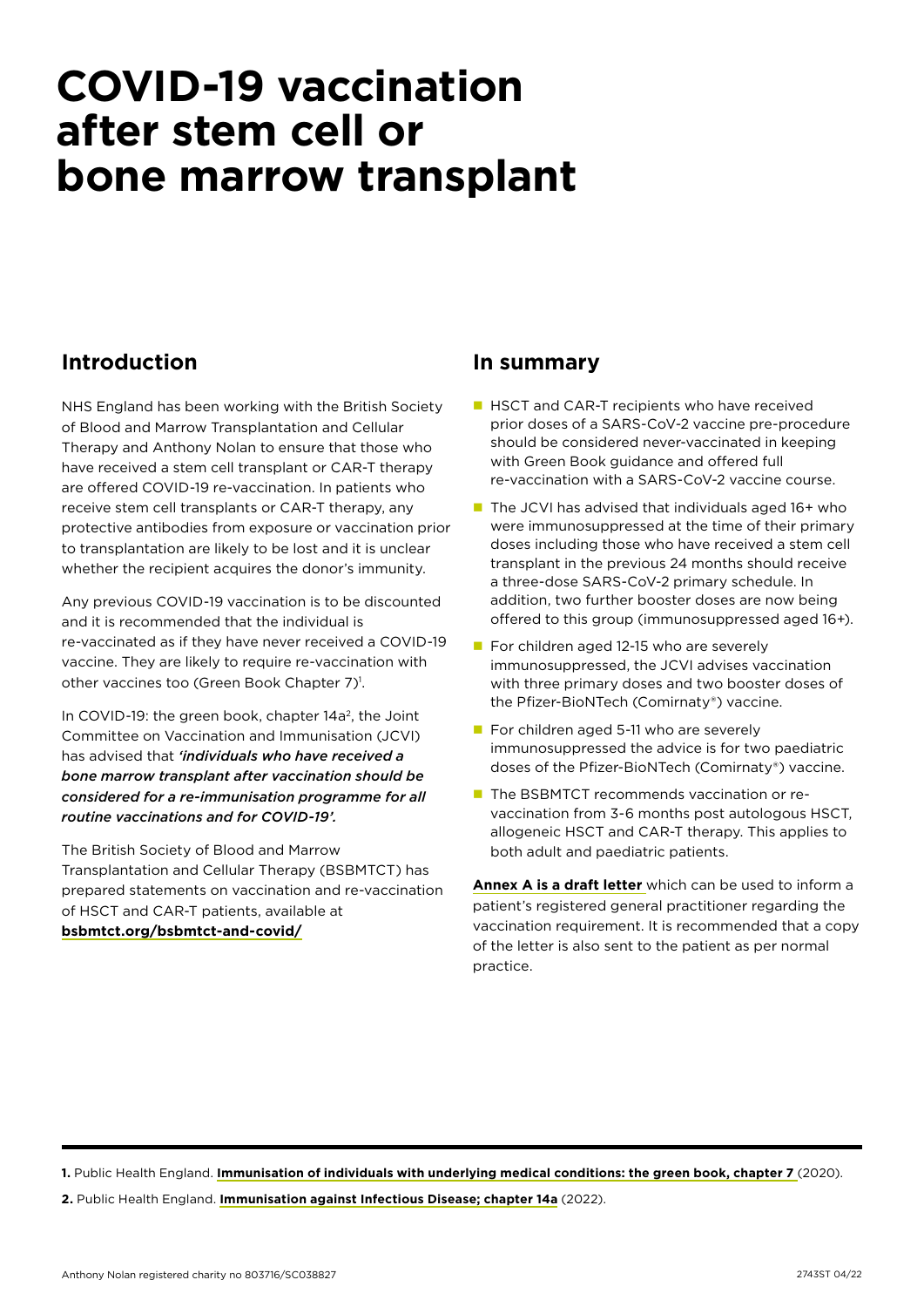Dear [Insert name of patient's GP here],

# <span id="page-1-0"></span>**Important information reference – COVID-19 vaccination for:** [Insert name of patient's GP here],<br>
tant information reference – COVID-19 vaccination for:<br>
t's name: [Insert patient's name here]<br>
[Insert patient's DOB here] MHS number: [Insert Patient's NHS number here]

**Patient's name:** [Insert patient's name here]

**DOB:** [Insert patient's DOB here] **NHS number:** [Insert Patient's NHS number here]

I am writing to inform you that the patient named above has received a haematopoietic stem cell transplant (HSCT) or CAR-T therapy.

In COVID-19: the green book, chapter 14a, the Joint Committee on Vaccination and Immunisation (JCVI) has advised that "individuals who have received a bone marrow transplant after vaccination should be considered for a re-immunisation programme for all routine vaccinations and for COVID-19".

The British Society of Blood and Marrow Transplantation and Cellular Therapy (BSBMTCT) has prepared statements on vaccination and re-vaccination of HSCT and CAR-T patients, available at **[bsbmtct.org/bsbmtct-and-covid/](http://bsbmtct.org/bsbmtct-and-covid/)**

This patient's transplant team has assessed that this patient is suitable for re-vaccination with the full primary and booster dose schedule of a SARS-CoV-2 vaccine.

Please note that in February 2022 the JCVI recommended young people aged 12-15 who are severely immunosuppressed be vaccinated with three primary doses and two booster doses of the Pfizer-BioNTech (Comirnaty®) vaccine. For children aged 5-11 the JCVI recommends two paediatric doses (10 micrograms) of the Pfizer-BioNTech (Comirnaty®) vaccine.The BSBMTCT recommends vaccination or re-vaccination from 3-6 months post-HSCT and CAR-T.

[Transplant clinician to edit following sentence if a specific choice of vaccine is being requested] The choice of vaccine for re-vaccination should be made in accordance with guidelines in the Green Book.

Please see the note overleaf for practical guidance from NHS England on how to arrange and record re-vaccination after transplant.

If you need any further information or guidance please don't hesitate to contact this patient's transplant team using the details below.

Yours sincerely,

[Insert your name and contact details as the patient's Transplant Centre Clinician]